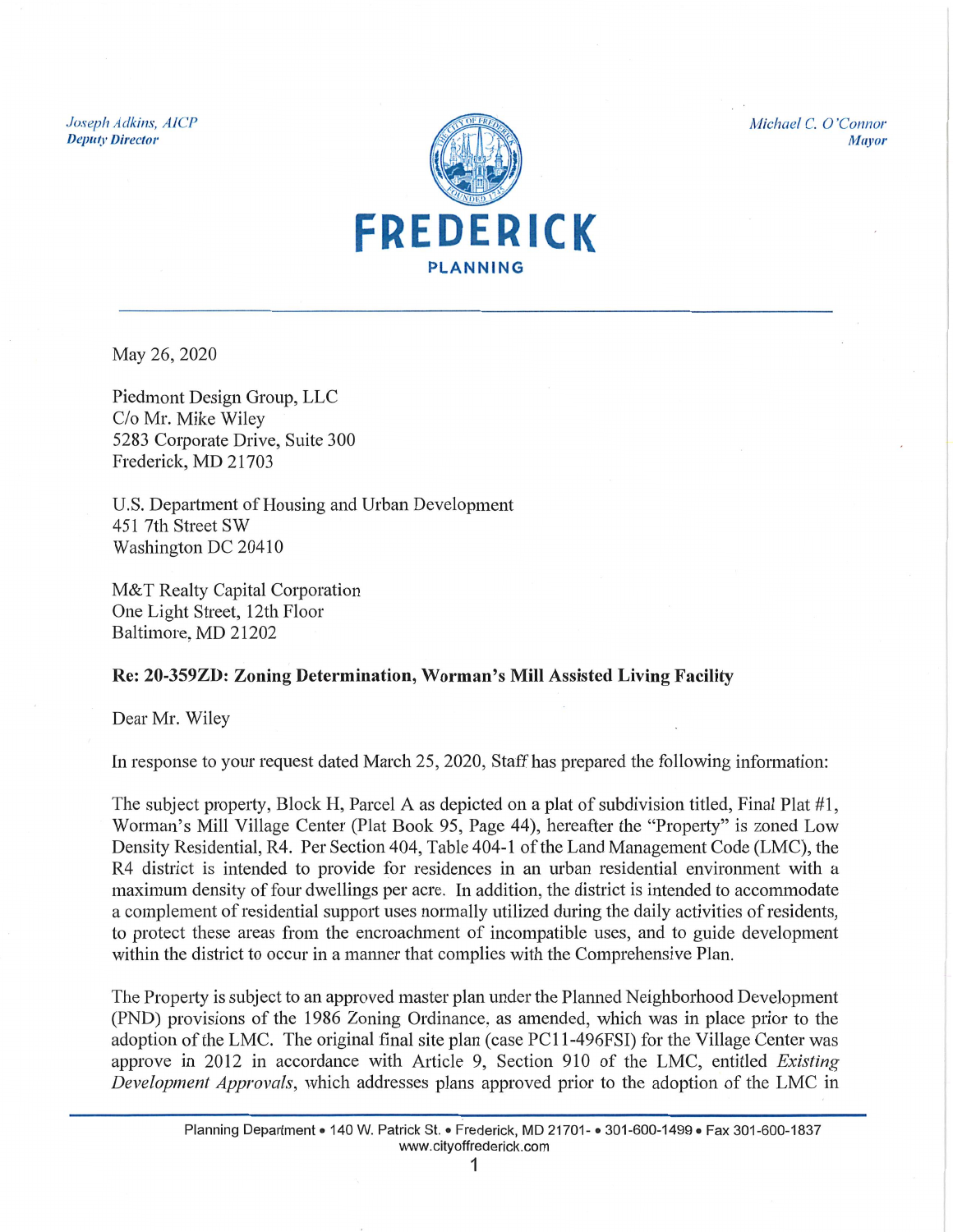2005. The plan established 171 multifamily units, 27,244 s.f. of commercial/retail space, and an 80 bed domiciliary care facility located on Block H, Parcel A, which is bordered by Parish Lane, Waterside Drive, Village Square Road and Stoney Creek Road. A staff level revision to the site plan was completed in 2015 to reflect minor adjustments that transpired as part of the improvement plan review process. The layout of the Property was subsequently revised under final site plan, case PC 18-265FSI with the design of the site being able to accommodate a facility with up to 89 beds. That plan was approved by the Planning Commission on July 9, 2018 and received unconditional approval on July 26, 2018. The site plan remains valid for three years from the Commission's approval dated, or July 9, 2021, at which such time if a building permit has not been issued, an extension of the site plan sought.

There are no records of any pending violations against the Property currently.

If you have any further questions please don't hesitate to call me at (301) 600-1883 or email me at gcollard@cityoffrederickmd.gov

*The pwpose of the service provided by the Zoning Administrator regarding determinations/interpretations is to identify the zoning of a particular property, to verify that a use is permitted or permissible in a specific Zoning District and to clarify and interpret the Land Management Code. Any questions regarding specific regulations and requirements for a site or sites' compliance with the Land Management Code not addressed in this letter shall not be the responsibility of the Zoning Administrator. It is the responsibility of the applicant, property owner and/or property purchaser to review the project site plan and the Land Management Code for compliance.* 

*This determination applies solely to the referenced property and is not binding upon the City, the Zoning Administrator or any other official with respect to any other property. No person may rely upon this determination with respect to any property other than the referenced property. Please*  be advised that any person aggrieved, or any officer, department or agency of The City of *Frederick affected by an order, requirement, decision, or determination made by an administrative officer in the administration or enforcement of the provisions of the Land Management Code may appeal said decision within thirty days to the Zoning Board of Appeals.* 

Sincerely,

 $9 - 0$ 

Gabrielle Collard Div. Manager of Current Planning

Cc: Jessica Murphy, CoF Carreanne Eyler, CoF In Concurrence.

Joe Adkins Zoning Administrator/Deputy Director